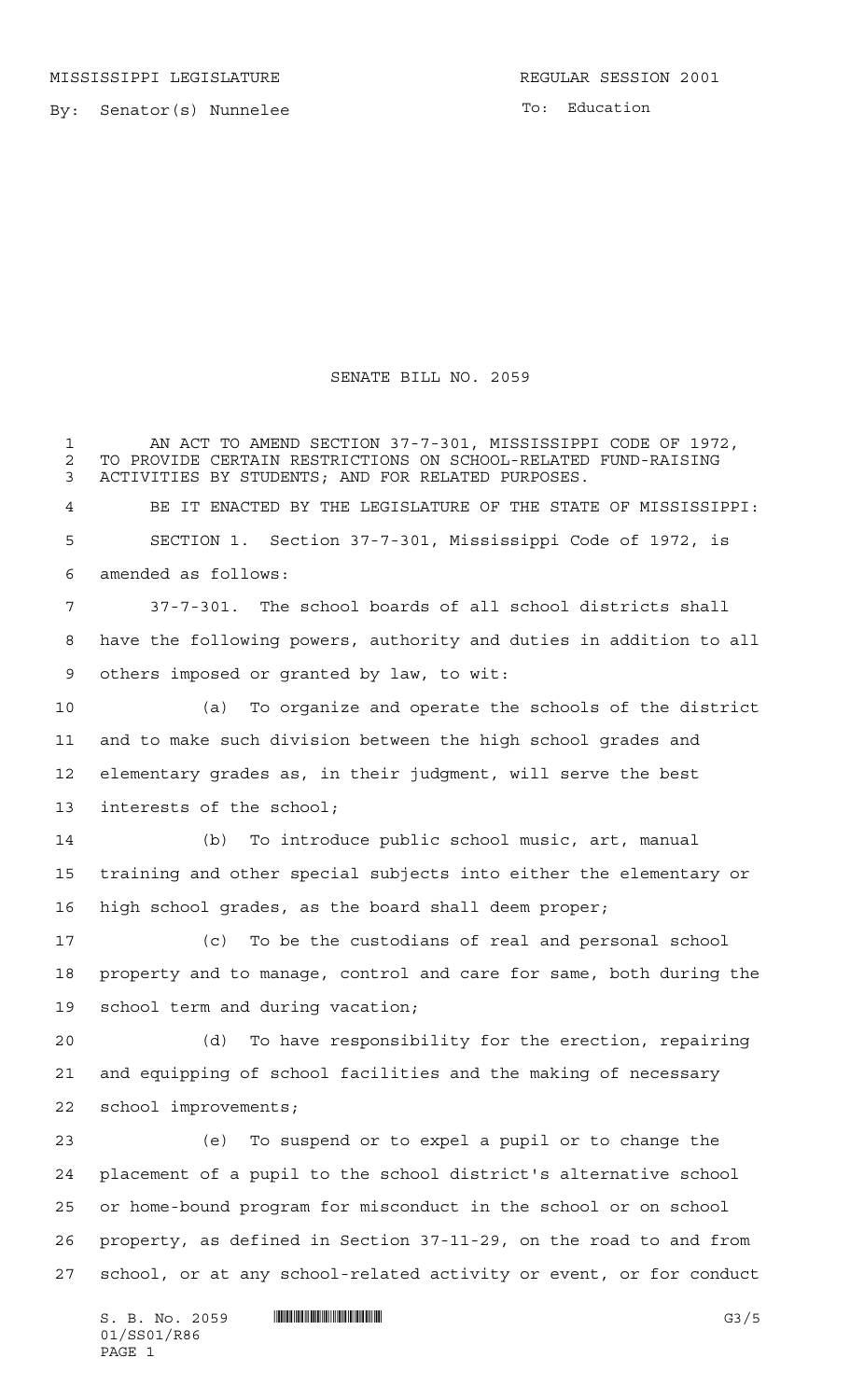occurring on property other than school property or other than at a school-related activity or event when such conduct by a pupil, in the determination of the school superintendent or principal, renders that pupil's presence in the classroom a disruption to the educational environment of the school or a detriment to the best interest and welfare of the pupils and teacher of such class as a whole, and to delegate such authority to the appropriate officials of the school district;

 (f) To visit schools in the district, in their discretion, in a body for the purpose of determining what can be done for the improvement of the school in a general way;

 (g) To support, within reasonable limits, the superintendent, principal and teachers where necessary for the proper discipline of the school;

 (h) To exclude from the schools students with what appears to be infectious or contagious diseases; provided, however, such student may be allowed to return to school upon presenting a certificate from a public health officer, duly licensed physician or nurse practitioner that the student is free from such disease;

 (i) To require those vaccinations specified by the State Health Officer as provided in Section 41-23-37, Mississippi Code of 1972;

 (j) To see that all necessary utilities and services are provided in the schools at all times when same are needed; (k) To authorize the use of the school buildings and grounds for the holding of public meetings and gatherings of the

 people under such regulations as may be prescribed by said board; (l) To prescribe and enforce rules and regulations not inconsistent with law or with the regulations of the State Board of Education for their own government and for the government of the schools, and to transact their business at regular and special meetings called and held in the manner provided by law;

 $S. B. No. 2059$  . Superintendent and  $S. B. No. 2059$ 01/SS01/R86 PAGE 2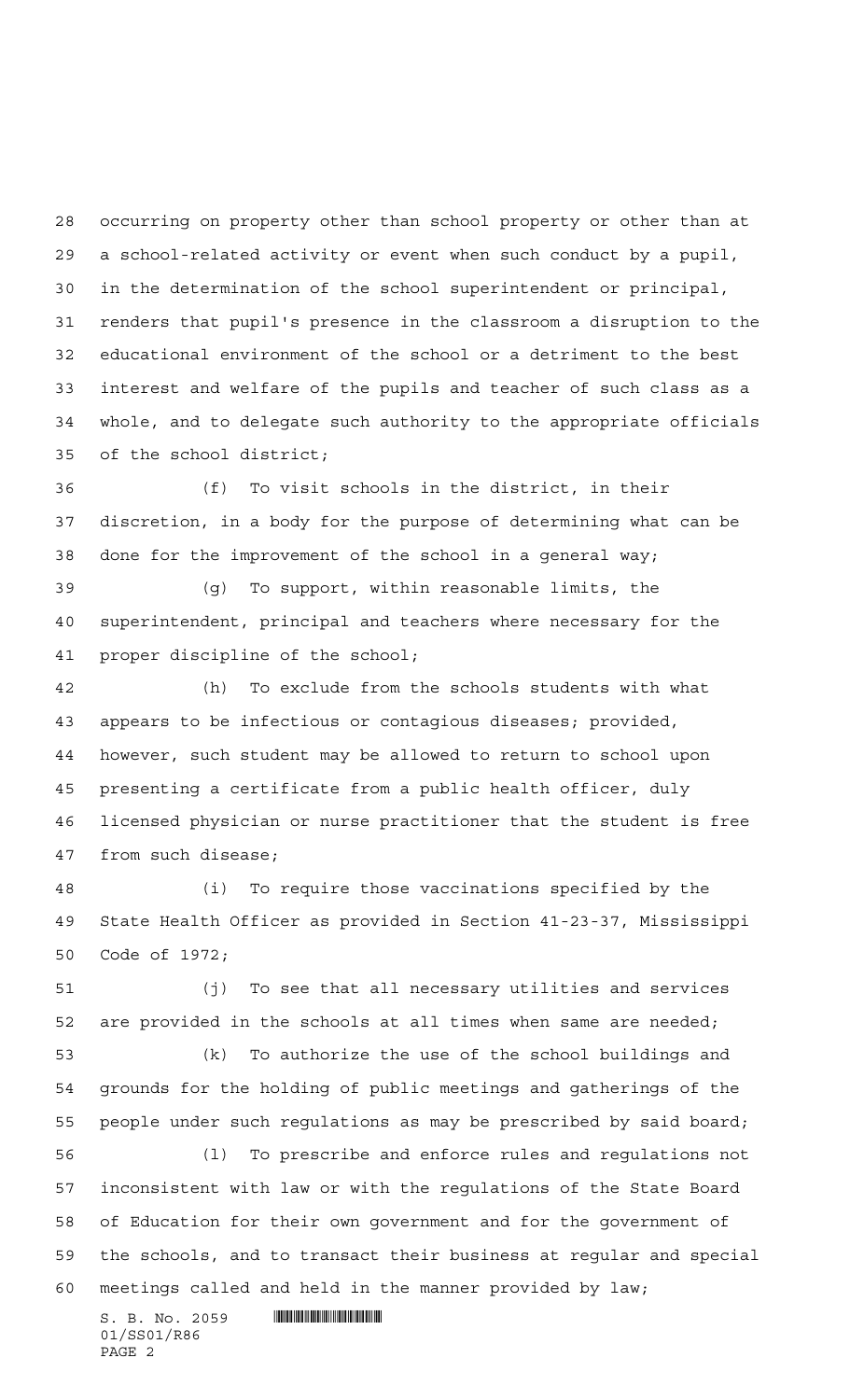(m) To maintain and operate all of the schools under their control for such length of time during the year as may be required;

 (n) To enforce in the schools the courses of study and the use of the textbooks prescribed by the proper authorities;

 (o) To make orders directed to the superintendent of schools for the issuance of pay certificates for lawful purposes on any available funds of the district and to have full control of the receipt, distribution, allotment and disbursement of all funds provided for the support and operation of the schools of such school district whether such funds be derived from state appropriations, local ad valorem tax collections, or otherwise;

 (p) To select all school district personnel in the manner provided by law, and to provide for such employee fringe benefit programs, including accident reimbursement plans, as may be deemed necessary and appropriate by the board;

 (q) To provide athletic programs and other school activities and to regulate the establishment and operation of such programs and activities;

 (r) To join, in their discretion, any association of school boards and other public school-related organizations, and to pay from local funds other than minimum foundation funds, any membership dues;

 (s) To expend local school activity funds, or other available school district funds, other than minimum education program funds, for the purposes prescribed under this paragraph. "Activity funds" shall mean all funds received by school officials in all school districts paid or collected to participate in any school activity, such activity being part of the school program and partially financed with public funds or supplemented by public funds. The term "activity funds" shall not include any funds raised and/or expended by any organization unless commingled in a bank account with existing activity funds, regardless of whether

 $S.$  B. No. 2059  $\blacksquare$ 01/SS01/R86 PAGE 3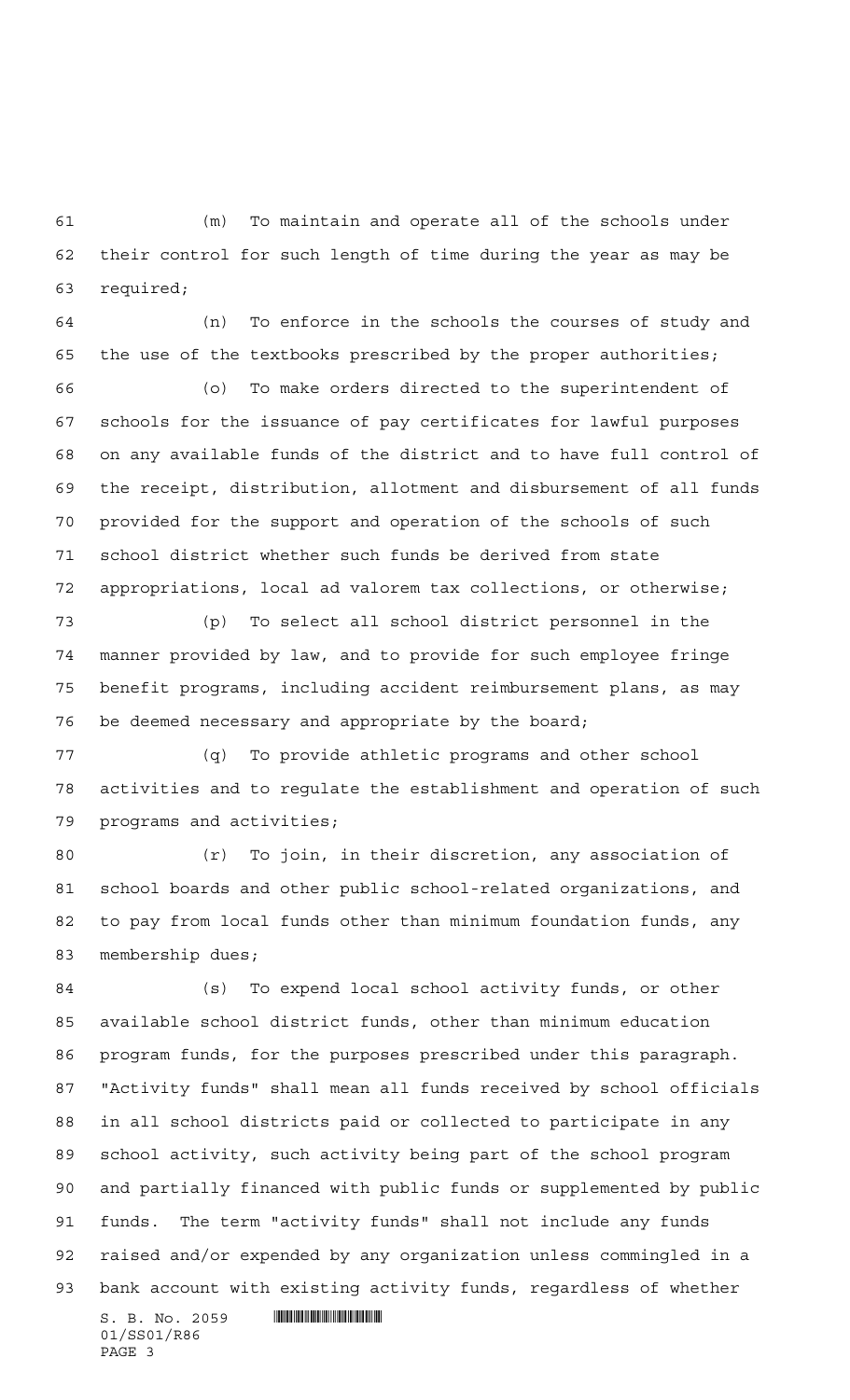$S. B. No. 2059$  . Suppose the set of  $S. B. N_{\odot}$  ,  $2059$ 01/SS01/R86 the funds were raised by school employees or received by school employees during school hours or using school facilities, and regardless of whether a school employee exercises influence over the expenditure or disposition of such funds. Organizations shall not be required to make any payment to any school for the use of any school facility if, in the discretion of the local school governing board, the organization's function shall be deemed to be beneficial to the official or extracurricular programs of the school. For the purposes of this provision, the term "organization" shall not include any organization subject to the control of the local school governing board. Activity funds may only be expended for any necessary expenses or travel costs, including advances, incurred by students and their chaperons in attending any in-state or out-of-state school-related programs, conventions or seminars and/or any commodities, equipment, travel expenses, purchased services or school supplies which the local school governing board, in its discretion, shall deem beneficial to the official or extracurricular programs of the district, including items which may subsequently become the personal property of individuals, including yearbooks, athletic apparel, book covers and trophies. Activity funds may be used to pay travel expenses of school district personnel. The local school governing board shall be authorized and empowered to promulgate rules and regulations specifically designating for what purposes school activity funds may be expended. The local school governing board shall provide (a) that such school activity funds shall be maintained and expended by the principal of the school generating the funds in individual bank accounts, or (b) that such school activity funds shall be maintained and expended by the superintendent of schools in a central depository approved by the board. The local school governing board shall provide that such school activity funds be audited as part of the annual audit required in Section 37-9-18. The State Auditor shall prescribe a

PAGE 4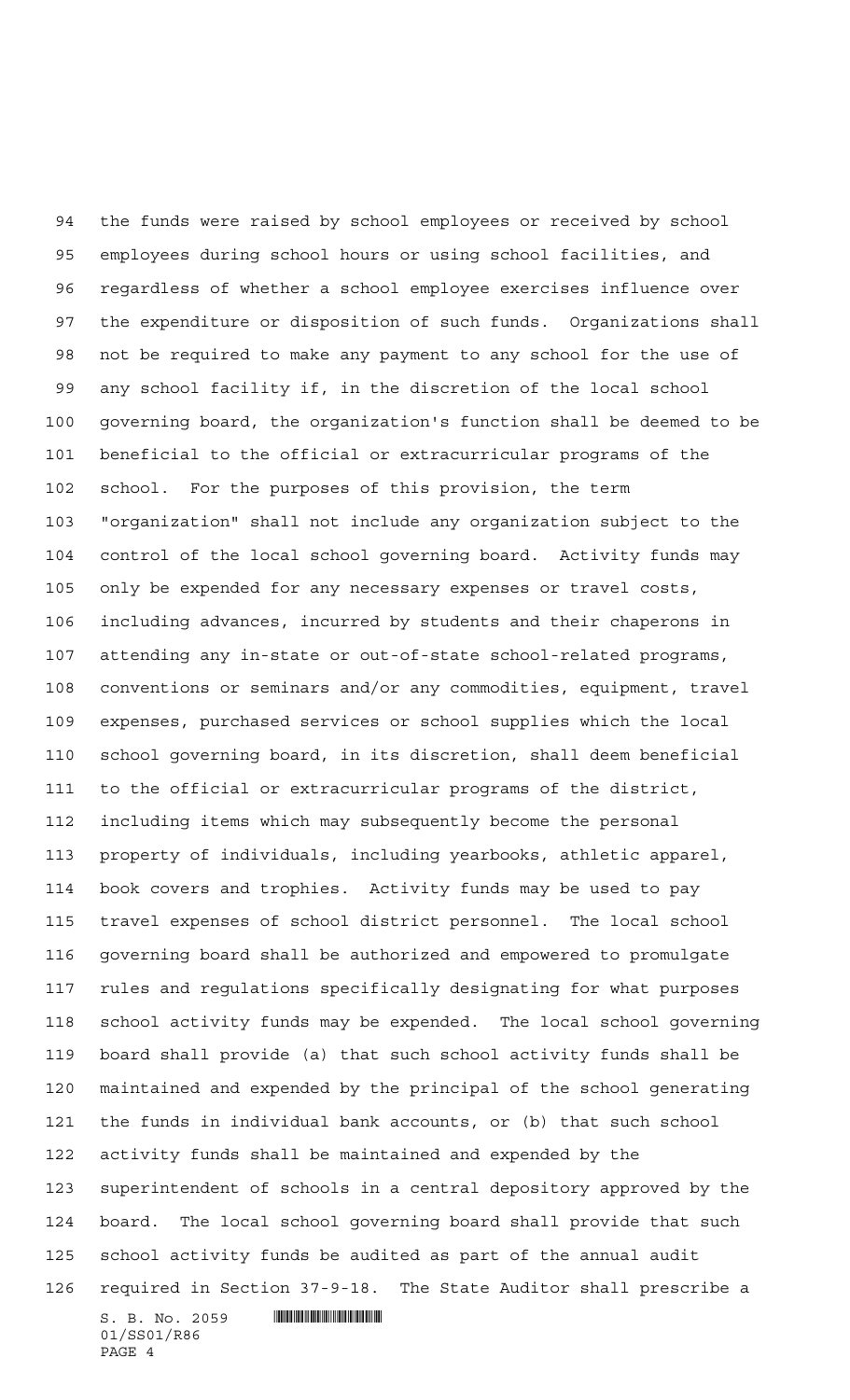uniform system of accounting and financial reporting for all school activity fund transactions;

 (t) To contract, on a shared savings, lease or lease-purchase basis, for energy efficiency services and/or equipment as provided for in Section 31-7-14, not to exceed ten (10) years;

 (u) To maintain accounts and issue pay certificates on school food service bank accounts;

 (v) (i) To lease a school building from an individual, partnership, nonprofit corporation or a private for-profit corporation for the use of such school district, and to expend funds therefor as may be available from any nonminimum program sources. The school board of the school district desiring to lease a school building shall declare by resolution that a need exists for a school building and that the school district cannot provide the necessary funds to pay the cost or its proportionate share of the cost of a school building required to meet the present needs. The resolution so adopted by the school board shall be published once each week for three (3) consecutive weeks in a newspaper having a general circulation in the school district involved, with the first publication thereof to be made not less than thirty (30) days prior to the date upon which the school board is to act on the question of leasing a school building. If no petition requesting an election is filed prior to such meeting as hereinafter provided, then the school board may, by resolution spread upon its minutes, proceed to lease a school building. If at any time prior to said meeting a petition signed by not less than twenty percent (20%) or fifteen hundred (1500), whichever is less, of the qualified electors of the school district involved shall be filed with the school board requesting that an election be called on the question, then the school board shall, not later than the next regular meeting, adopt a resolution calling an election to be held within such school district upon the question

 $S. B. No. 2059$  . Suppose the set of  $S. B. N_{\odot}$  ,  $2059$ 01/SS01/R86 PAGE 5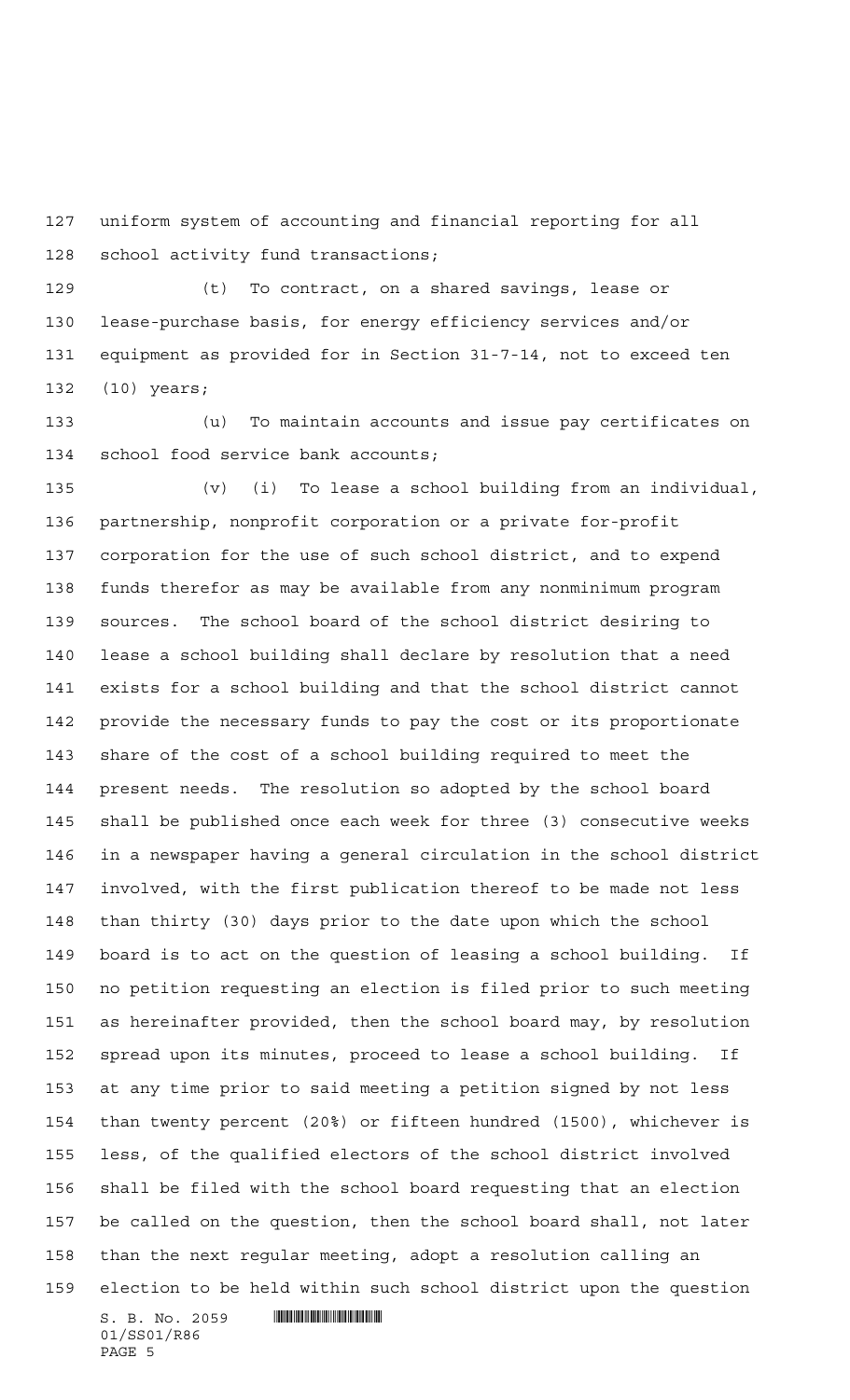of authorizing the school board to lease a school building. Such election shall be called and held, and notice thereof shall be given, in the same manner for elections upon the questions of the issuance of the bonds of school districts, and the results thereof shall be certified to the school board. If at least three-fifths (3/5) of the qualified electors of the school district who voted in such election shall vote in favor of the leasing of a school building, then the school board shall proceed to lease a school building. The term of the lease contract shall not exceed twenty (20) years, and the total cost of such lease shall be either the amount of the lowest and best bid accepted by the school board after advertisement for bids or an amount not to exceed the current fair market value of the lease as determined by the averaging of at least two (2) appraisals by certified general appraisers licensed by the State of Mississippi. The term "school building" as used in this item (v) shall be construed to mean any building or buildings used for classroom purposes in connection with the operation of schools and shall include the site therefor, necessary support facilities, and the equipment thereof and appurtenances thereto such as heating facilities, water supply, sewage disposal, landscaping, walks, drives and playgrounds. The term "lease" as used in this item (v)(i) may include a lease/purchase contract;

 (ii) If two (2) or more school districts propose to enter into a lease contract jointly, then joint meetings of the school boards having control may be held but no action taken shall be binding on any such school district unless the question of leasing a school building is approved in each participating school district under the procedure hereinabove set forth in item (v)(i). All of the provisions of item (v)(i) regarding the term and amount of the lease contract shall apply to the school boards of school districts acting jointly. Any lease contract executed by two (2) or more school districts as joint lessees shall set out the amount

 $S. B. No. 2059$  . Superintendent and  $S. B. No. 2059$ 01/SS01/R86 PAGE 6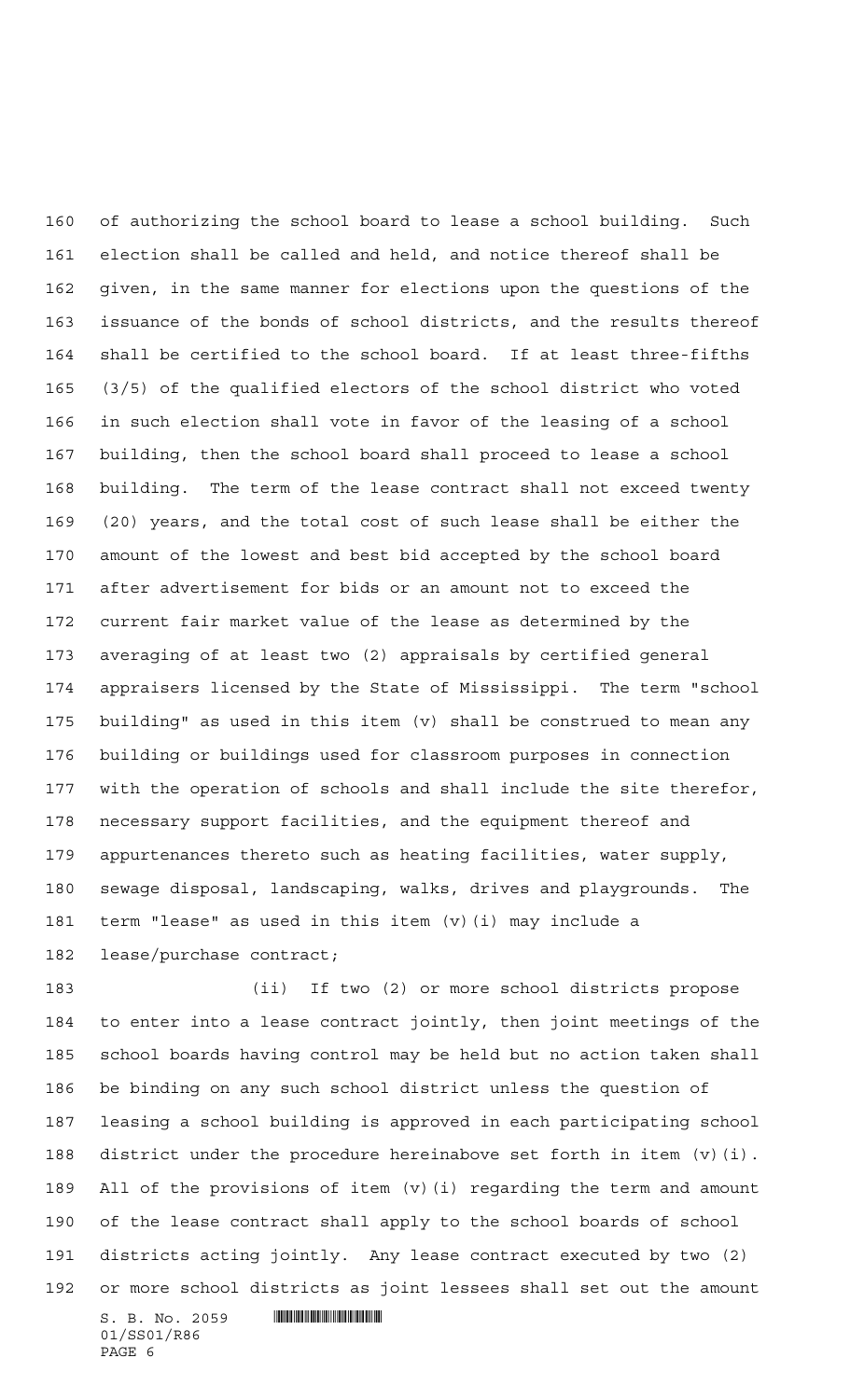of the aggregate lease rental to be paid by each, which may be agreed upon, but there shall be no right of occupancy by any lessee unless the aggregate rental is paid as stipulated in the lease contract. All rights of joint lessees under the lease contract shall be in proportion to the amount of lease rental paid by each;

 (w) To employ all noninstructional and noncertificated employees and fix the duties and compensation of such personnel deemed necessary pursuant to the recommendation of the superintendent of schools;

 (x) To employ and fix the duties and compensation of such legal counsel as deemed necessary;

 (y) Subject to rules and regulations of the State Board of Education, to purchase, own and operate trucks, vans and other motor vehicles, which shall bear the proper identification required by law;

 (z) To expend funds for the payment of substitute teachers and to adopt reasonable regulations for the employment and compensation of such substitute teachers;

 (aa) To acquire in its own name by purchase all real property which shall be necessary and desirable in connection with the construction, renovation or improvement of any public school building or structure. Whenever the purchase price for such real property is greater than Fifty Thousand Dollars (\$50,000.00), the school board shall not purchase the property for an amount exceeding the fair market value of such property as determined by the average of at least two (2) independent appraisals by certified general appraisers licensed by the State of Mississippi. If the board shall be unable to agree with the owner of any such real property in connection with any such project, the board shall have the power and authority to acquire any such real property by condemnation proceedings pursuant to Section 11-27-1 et seq., Mississippi Code of 1972, and for such purpose, the right of

 $S. B. No. 2059$  . Suppose the set of  $S. B. N_{\odot}$  ,  $2059$ 01/SS01/R86 PAGE 7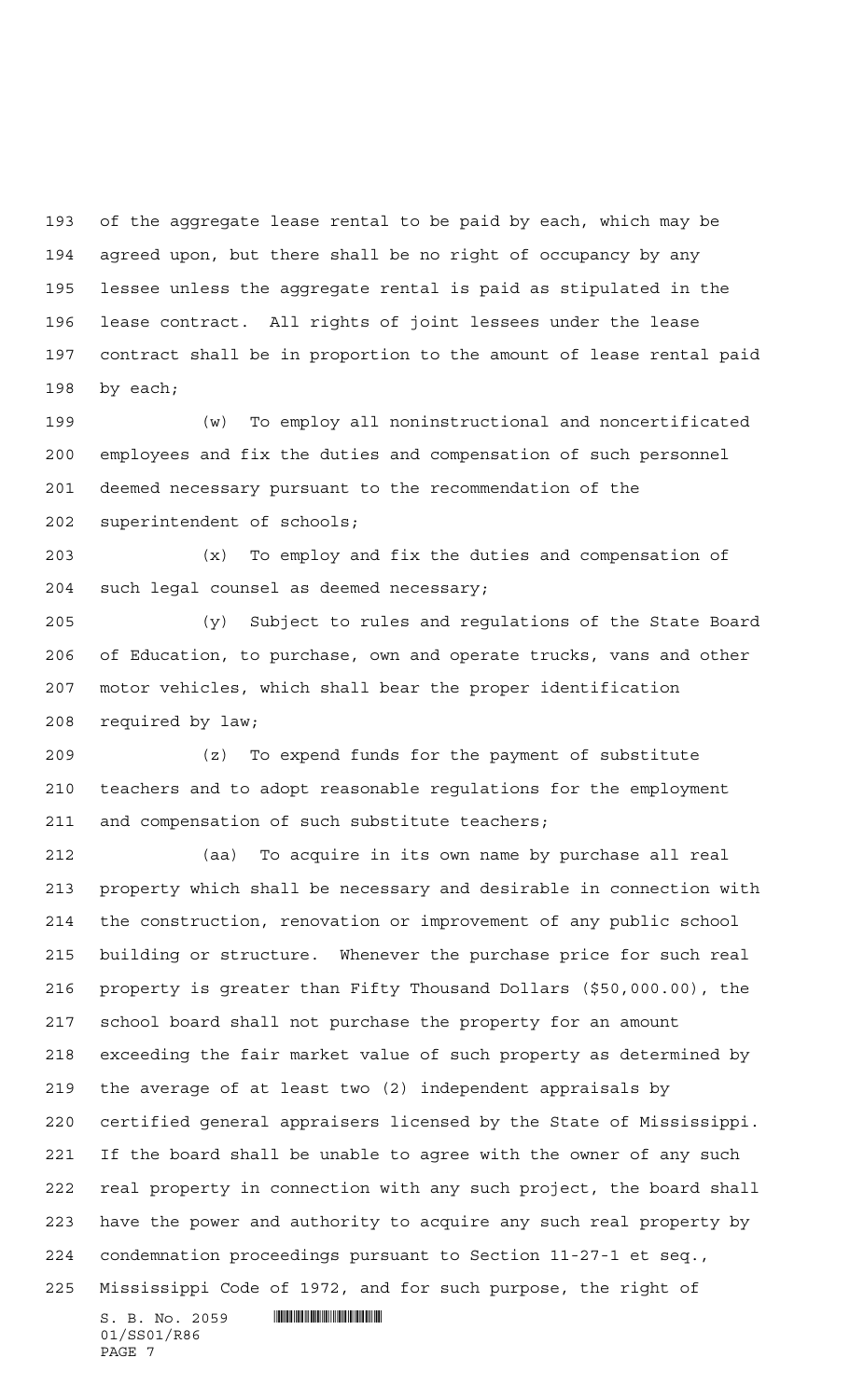eminent domain is hereby conferred upon and vested in said board. Provided further, that the local school board is authorized to grant an easement for ingress and egress over sixteenth section land or lieu land in exchange for a similar easement upon adjoining land where the exchange of easements affords substantial benefit to the sixteenth section land; provided, however, the exchange must be based upon values as determined by a competent appraiser, with any differential in value to be adjusted by cash payment. Any easement rights granted over sixteenth section land under such authority shall terminate when the easement ceases to be used for its stated purpose. No sixteenth section or lieu land which is subject to an existing lease shall be burdened by any such easement except by consent of the lessee or unless the school district shall acquire the unexpired leasehold interest affected by the easement;

 (bb) To charge reasonable fees related to the educational programs of the district, in the manner prescribed in Section 37-7-335;

 (cc) Subject to rules and regulations of the State Board of Education, to purchase relocatable classrooms for the use of such school district, in the manner prescribed in Section 37-1-13;

 (dd) Enter into contracts or agreements with other school districts, political subdivisions or governmental entities to carry out one or more of the powers or duties of the school board, or to allow more efficient utilization of limited resources for providing services to the public;

 $S.$  B. No. 2059  $\blacksquare$  (ee) To provide for in-service training for employees of the district. Until June 30, 1994, the school boards may designate two (2) days of the minimum school term, as defined in Section 37-19-1, for employee in-service training for implementation of the new statewide testing system as developed by the State Board of Education. Such designation shall be subject

01/SS01/R86 PAGE 8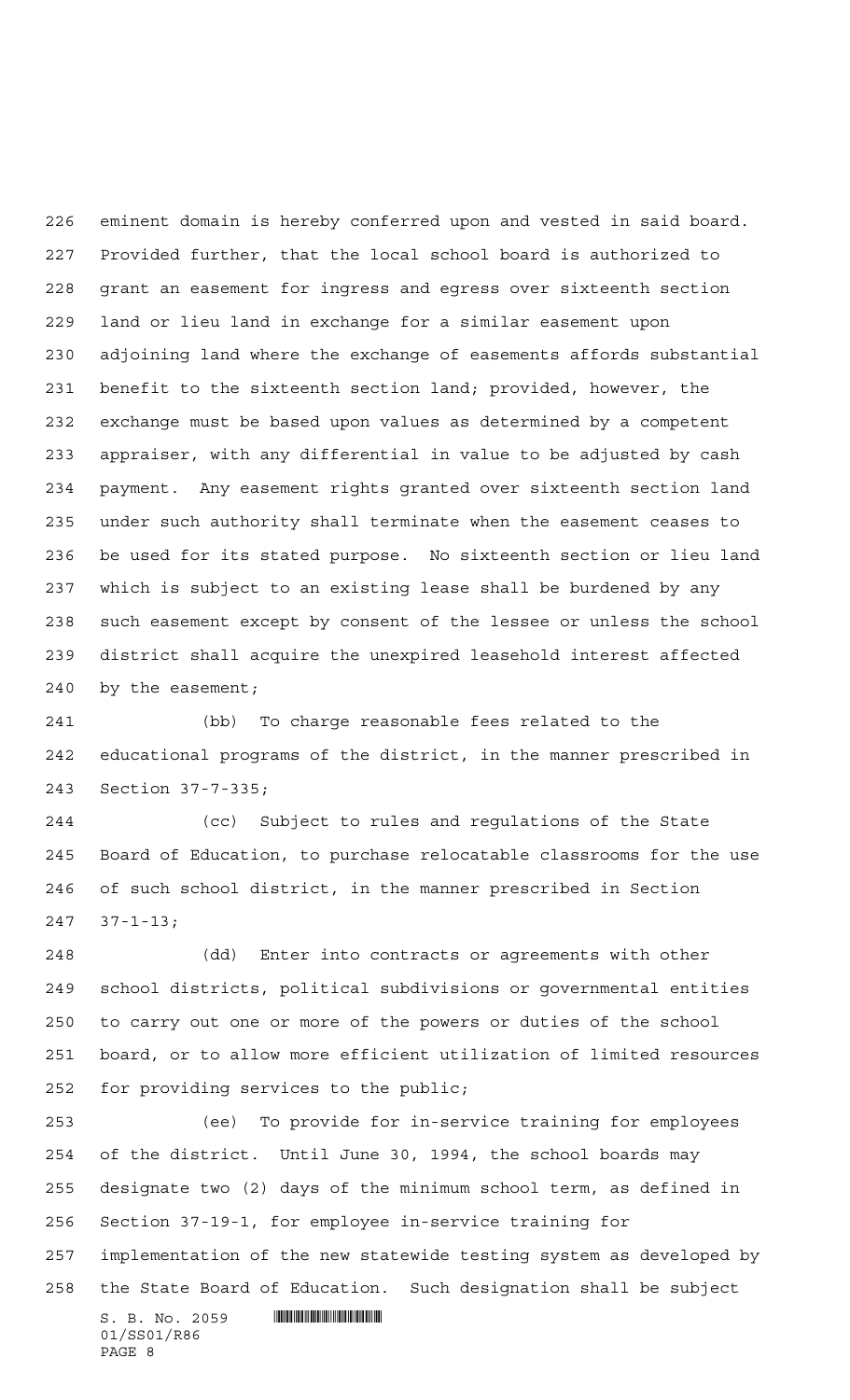to approval by the State Board of Education pursuant to uniform rules and regulations;

 (ff) As part of their duties to prescribe the use of textbooks, to provide that parents and legal guardians shall be responsible for the textbooks and for the compensation to the school district for any books which are not returned to the proper schools upon the withdrawal of their dependent child. If a textbook is lost or not returned by any student who drops out of the public school district, the parent or legal guardian shall also compensate the school district for the fair market value of the textbooks;

 (gg) To conduct fund-raising activities on behalf of the school district that the local school board, in its discretion, deems appropriate or beneficial to the official or extracurricular programs of the district; provided that:

 (i) Any proceeds of the fund-raising activities shall be treated as "activity funds" and shall be accounted for as are other activity funds under this section; **\*\*\***

 (ii) Fund-raising activities conducted or authorized by the board for the sale of school pictures, the rental of caps and gowns or the sale of graduation invitations for which the school board receives a commission, rebate or fee shall contain a disclosure statement advising that a portion of the proceeds of the sales or rentals shall be contributed to the student activity fund; and

 $S. B. No. 2059$  . Superintendent and  $S. B. No. 2059$ 01/SS01/R86 (iii) No local school governing board shall allow any student under its jurisdiction to participate in school-related fund-raising activities that offer incentives, prizes or awards based upon the amount of money that such student raises. The local school board of any school district shall require appropriate adult supervision of any student involved in such fund-raising activities. The State Board of Education, in conjunction with the State Auditor, shall prescribe uniform

```
PAGE 9
```